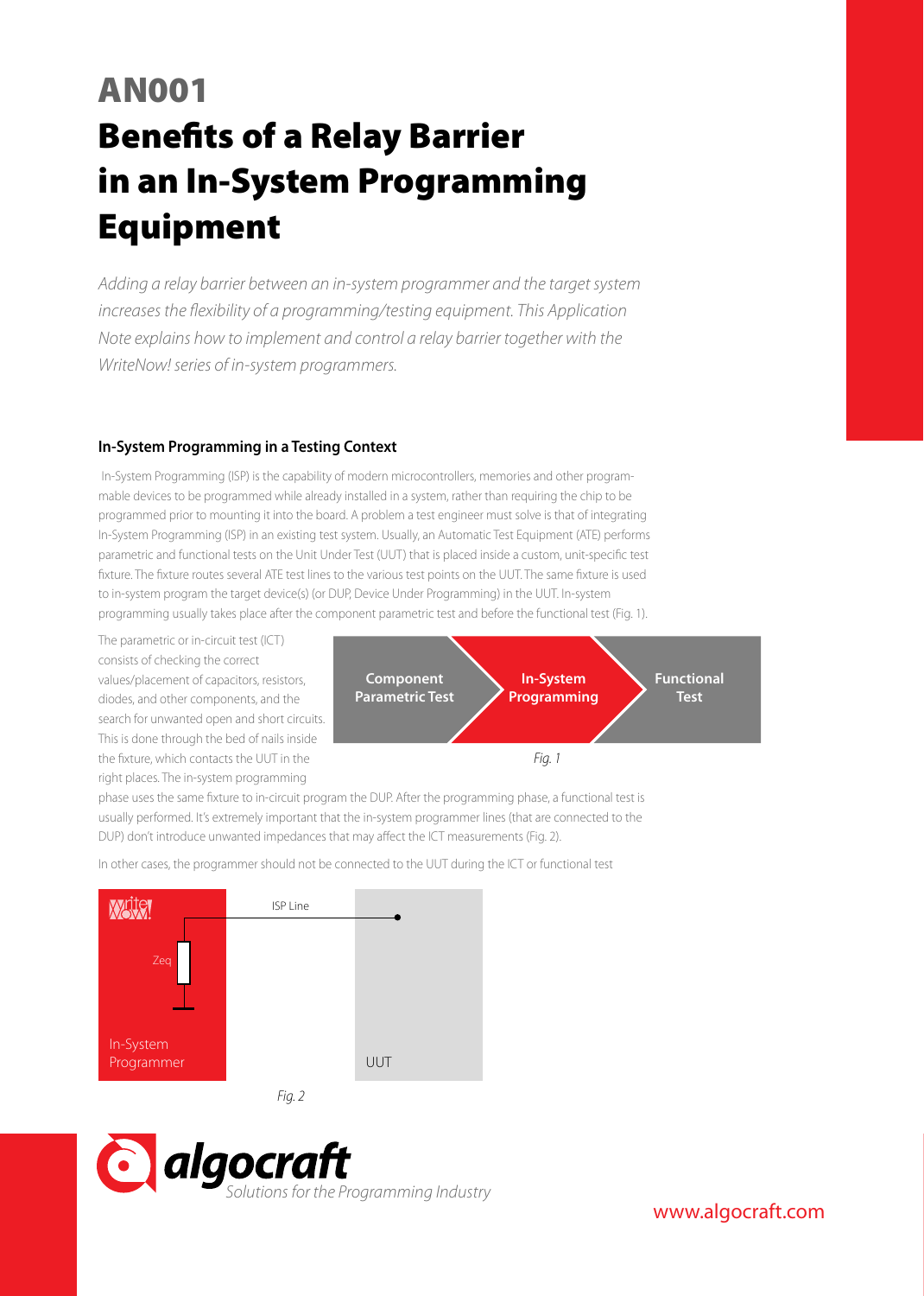because (for example) of different ground domains. For these and other reasons, a galvanic isolation of the ISP lines is often required. This can be obtained through a relay barrier that connects the ISP lines only during programming, and disconnects them when necessary (Fig. 3).



## **Isolation of ISP Lines in Commercial Programmers**

In-system programmers on the market employ two ways for obtaining high impedance on their ISP lines:

- Driving them to tri-state (using a solid state semiconductor like a line buffer);
- Using relays to disconnect them from the target system.

Driving ISP lines to tri-state (Fig. 4) is easier and cheaper to design than the relay approach. On the other hand, the high impedance obtained this way may not be enough to isolate it from the UUT. The Zeq impedance has a relevant parasitic capacitance component, in the order of 50-100pF, that may affect ICT measurements. The leakage current can easily be in the order of 1-5µA.



Using relays helps keeping a higher Zeq impedance; in particular, the parasitic capacitance is lower than in the above approach (1-5pf), while the leakage current is 0. Some in-system programmers in the market (including the WriteNow! single-site programmer) have built-in relays; however, multiple-site in-system programmers do not have built-in relays.

## **Implementing a Relay Barrier on WriteNow! Programmers**

The multi-site WriteNow! models (WN-PRG04A and WN-PRG08A) do not have built-in relays, but have nonetheless a dedicated line and software instructions for driving an external relay barrier that can therefore be easily added, as explained here in detail. **ISP A Connector ISP B Connector**

#### *ISP Connector(s)*

The ISP connector(s) have, for each programming site, a line dedicated to directly drive the coils of the external relays. Fig. 5 shows the two ISP connectors present in the 8-site WriteNow! version.



SxRLY are open-drain lines with a weak internal pull-up to 5.5V. Each SxRLY line has a clamp diode, making it suitable for switching inductive loads, and can provide 500mA to the relay coil. Fig. 6 shows how to connect the external relay barrier. All ISP lines for a programming site are shown but, depending on the particular

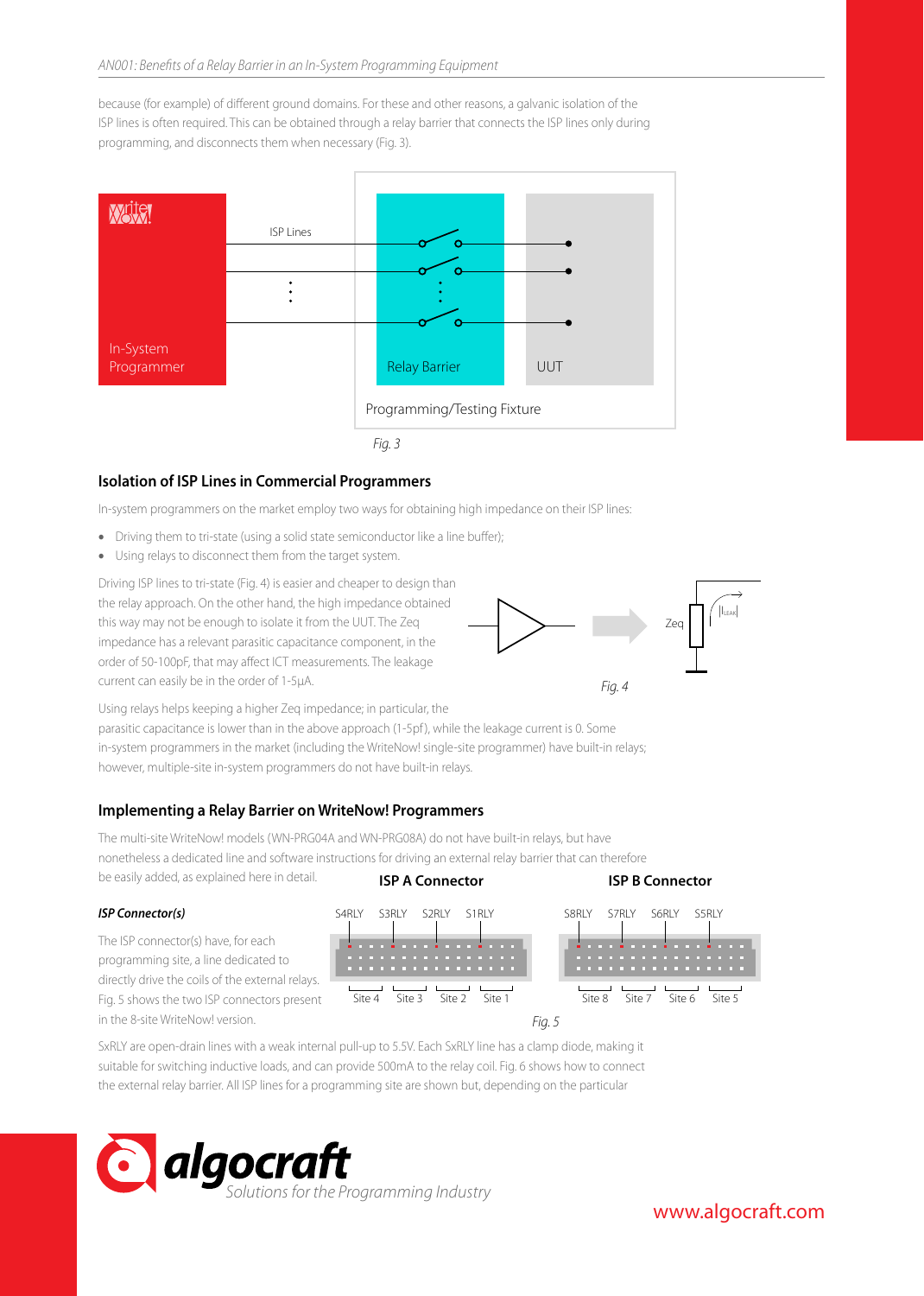*AN001: Benets of a Relay Barrier in an In-System Programming Equipment AN001: Benets of a Relay Barrier in an In-System Programming Equipment*





case, only the actual lines used to program the DUP need to be connected. Note that even the SxGND line, that is the ground of the ISP site represented, goes through a relay. Usually this is not necessary, but in some circumstances, during the ICT or functional test, the ground potential of the UUT can not be "shared" with the programmer's ground. Also note that, although WriteNow! allows to drive the external relays through its dedicated SxRLY lines, an ATE can drive the relays by itself.

The VRLY\_EXT voltage is usually the nominal voltage of the relays. External snubbers are not necessary, since each SxRLY features a built-in free-wheeling diode. However, it is up to the test engineer the use of external snubbers. The same goes for resistors to be placed in series to the relays coils; their presence and values depend on the relays chosen. Please note that SxRLY lines are not current limited.

### *Powering the Relay Barrier*

The correct powering for the relay barrier must be chosen based on the nominal voltage of the relays and on the bias current necessary to drive them. The ground of the power supply of the relay barrier must be the same of that of the programmer. The two grounds must therefore be connected together. The ground of the programmer can be found on the SxGND line of any ISP site or on the C5 pin of the "Low-Level Interface"